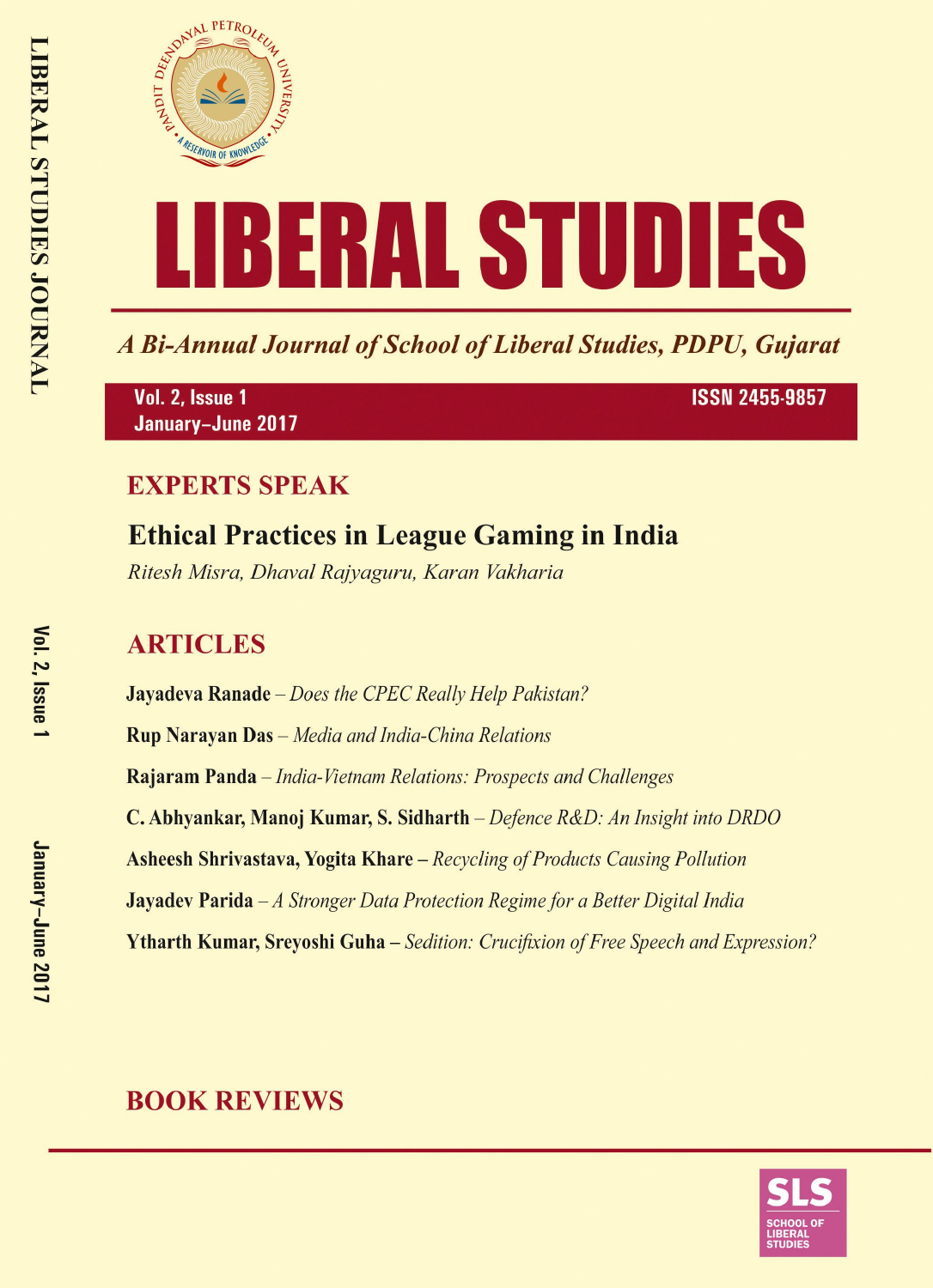## **Rajaram Panda\***

## *India-Vietnam Relations: Prospects and Challenges*

### **Introduction**

The India-Vietnam relationship is one of the most significant bilateral relationships in Asia, besides the India-Japan partnership. Over the years, in particular since the establishment of diplomatic relations between the two on 7 January 1972, this bilateral tie has assumed robustness in a number of areas, ranging from politico-strategic, defence to economic areas as well as culture, education, training, entrepreneurship development, etc.

There have been continual exchanges of visits of top leaders between the two countries on a regular basis, further cementing the mutual ties and seeking newer means to explore the new vistas so that both can maximize mutual gains. It would not be wrong to say that no other country within the ASEAN grouping has received the kind of importance and undivided attention that Vietnam is getting from India. This is the reason that makes India-Vietnam relations something very special.

The year 2017 marks the 45th year anniversary of the establishment of diplomatic relations between Vietnam and India and 10 year anniversary of the "Strategic Partnership", which had been established in July 2007, and was later elevated to a "Comprehensive Strategic Partnership", during the current Prime Minister, Narendra Modi's visit to Hanoi in September 2016. Though 45-years is a comparatively smaller period for a civilizational relationship, the strides made during this period are significant and worthy of mention. These two anniversaries are thus significant milestones of Indo-Vietnam ties. Since the days of the first Prime Minister, Jawaharlal Nehru and President Rajendra Prasad, and almost all top political leaders of India – be it the

**The author** is currently the Indian Council for Cultural Relations (ICCR)'s India Chair, Visiting Professor at Reitaku University, Japan. Disclaimer: The views expressed are author's own and do not represent either of the ICCR or the Government of India.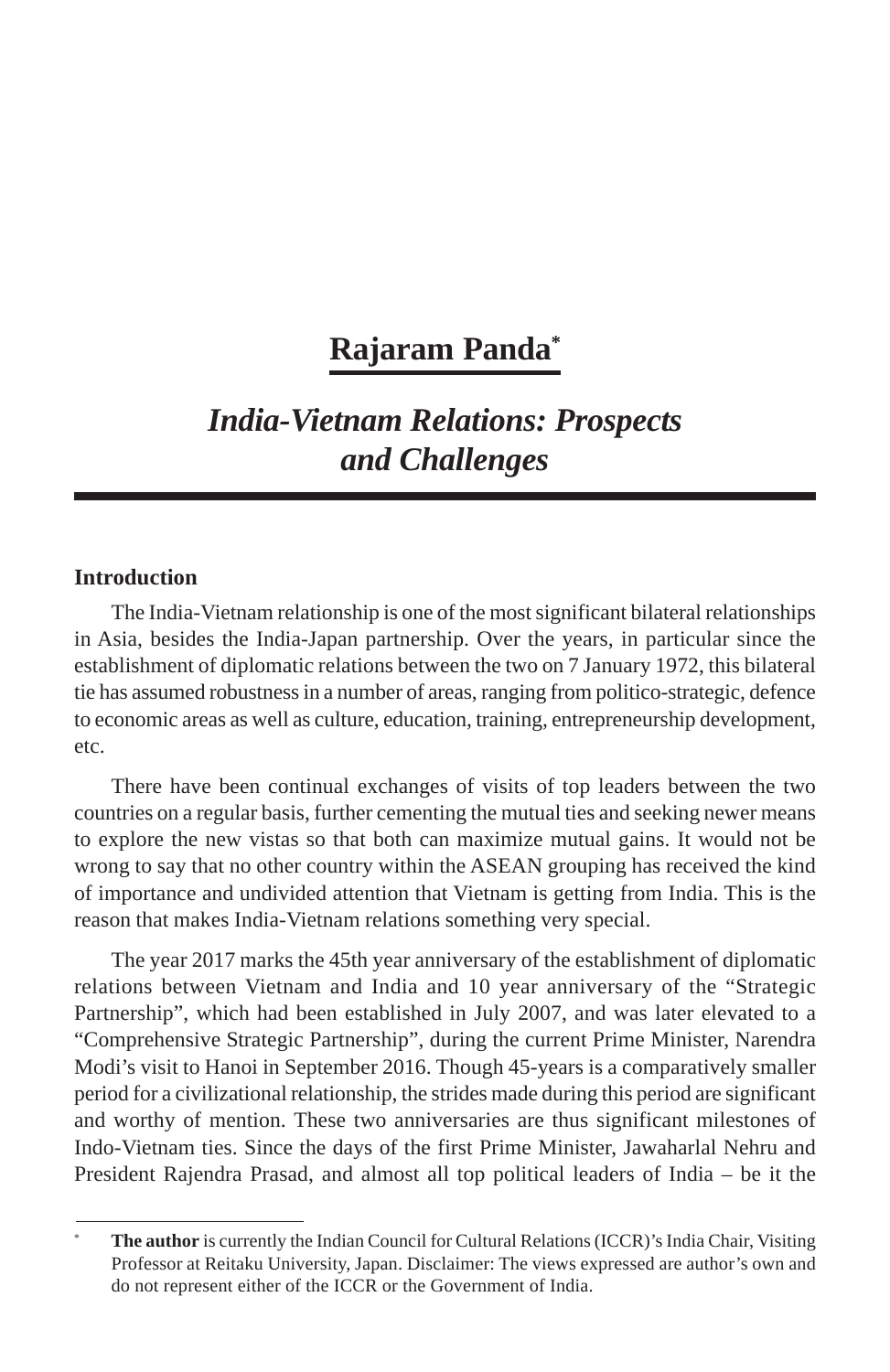President, the Vice-President, the Speaker, or many of the other senior Ministers, etc. – all of them have paid visits to Vietnam over the years, underlining the importance India attaches to Vietnam. PM Modi's visit added much more significance because he was the first Indian Prime Minister to visit Vietnam in the past 15 years.

These visits have been happily and enthusiastically reciprocated by Vietnam as well. The founder of Vietnam, Ho Chi Minh is held in high reverence by the people of India. In continuation to these on-going dialogues, the first week of December 2016 saw two important visits by high-level delegations from Vietnam to India as a first step for celebration of the  $45<sup>th</sup>$  anniversary of diplomatic relations between the two countries in 2017. Vietnam's Defence Minister Ngo Xuan Lich visited India from 3rd to 5th December and held talks with his Indian counterpart, Manohar Parrikar, besides having met Prime Minister Narendra Modi and the National Security Advisor Ajit Doval.

On his way to the G-20 summit meeting in Hangzhou, China, and the East Asia Summit and related Summits at Vientiane, Laos, Prime Minister Narendra Modi made his maiden visit to Vietnam to hold wide-ranging talks with the country's top leadership on ways to bolster strategic bilateral ties in key areas like defense, security, counterterrorism and trade. This visit marked a first by an Indian Prime Minister visiting Vietnam for the first time in the last 15 years, and the fourth Indian Prime Minister to visit Vietnam in over five decades. It is therefore considered a significant landmark in the burgeoning relationship between the two countries. The last Prime Minister of India to visit Vietnam was in 2001, the then prime minister, Atal Behari Vajpayee.<sup>2</sup>

The relationship between India and Vietnam is however not at all recent; in fact it dates back to over more than 2,000 years, when Indian traders used to travel to Vietnam for commerce, taking along with them Buddhist monks to Vietnamese shores where they soon got assimilated with the local population and contributed to the local economy. The influence of Buddhism also dates back to that period. Buddhism was introduced in Vietnam, directly from India through the maritime route over 2,000 years ago. Trade and Buddhism facilitated a healthy exchange of ideas, technology, architecture, and cultural practices. These are visible even today. The Cham community in Vietnam, today and the presence of Hindu temples there is a living testimony to these historical links that both countries share. Addressing a conference on India-Vietnam relations organized by the Centre for Indian Studies, Hanoi, in March 2017, India's ambassador P. Harish observed:

The Champa civilization in central and southern parts of Vietnam encapsulated the influences of Hinduism and later on even imbibed the Buddhist influences alongside. With Hinduism and Buddhism becoming the mainstream religions and bringing about social, cultural and economic stability in Vietnam, worship of Buddha and the Hindu gods such as Shiva, Vishnu and Parvati also took into its fold local matrilineal and mother goddess modes of worship which are actually traditional to India. The exquisite architectural complex at My Son sanctuary which is today a UNESCO World Heritage site, and the ancient archaeological remains scattered in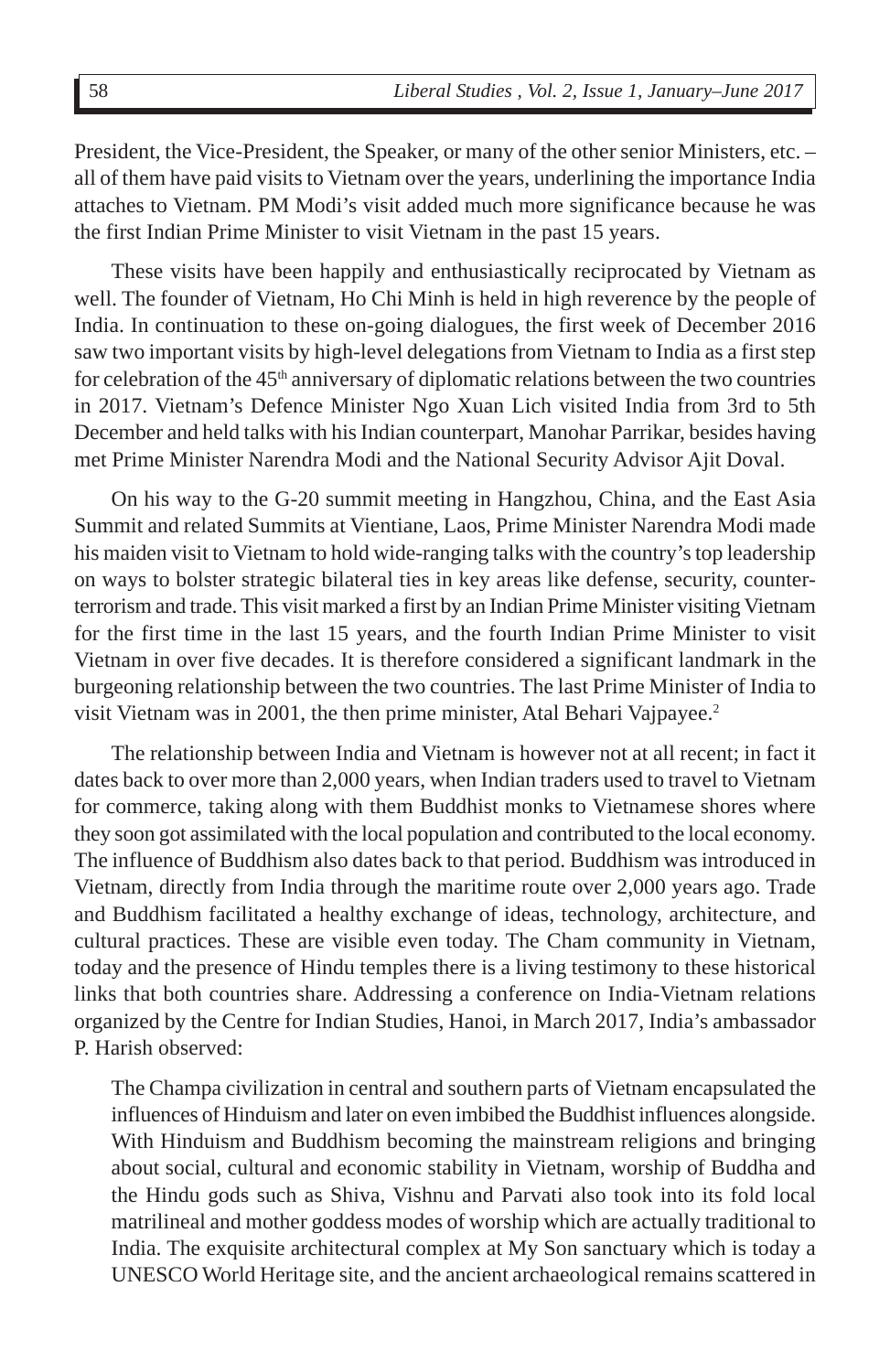the coastal areas of Vietnam from Danang to Binh Thuan, including the Po Nagar temple in Nha Trang and the Po Klong Garai temple in Phan Rang stand a timetested testimony to our civilizational inheritance.

The relationship between the two countries has also witnessed many common historical experiences such as fighting against colonial rulers and standing by each other's sides in times of need. This relationship is therefore time-tested and has become robust and strengthened over the years. Prime Minister Modi's visit was just another milestone in this long journey of building a strong partnership between the two countries. In recent times, there have been other high-level visits also, including that of the President, their defence and External Affairs Ministers, etc. among others.

#### **A Host of Agreements**

A host of issues have been discussed and several agreements reached between the two nations. These include a wide number of topics ranging from economic issues, strategic decisions, to defence, and even educational and cultural dialogues. The following were the major highlights: (i) up-grading the Indo-Vietnam relationship to a Comprehensive Strategic Partnership, which Hanoi so far only has with two other countries, namely Moscow and Beijing; (ii) announcement of a new defence credit line of \$500 million to Vietnam by India; (iii) signing of a contract for fast offshore patrol vessels by L&T with Vietnam Border Guards under \$100 million from the defense credit line given; (iv) agreement on cooperation in outer space for peaceful purposes; (v) Navy-to-Navy agreement on White Shipping information sharing; (vi) memorandum of understanding on cyber security; (vii) agreement for India to assist Vietnam in participating in UN Peacekeeping; (viii) grant of \$5 million for a software park; (ix) MoU on cooperation in the IT sector; (x) MoU on setting up a Centre for Excellence in software development; (xi) postgraduate and doctorate scholarships for Buddhist and Sanskrit studies in India; (xii) Protocol on double taxation avoidance agreement; (xiii) MoU for mutual recognition of standards; (xiv) MoU on cooperation in health and medicine; (xv) MoU between the Indian Council for World Affairs and the Vietnamese Academy of Social Sciences; and (xvi) a Protocol on the celebration of the 45th anniversary of diplomatic relations.3

Besides holding extensive talks with his counterparts, Prime Minister Nguyen Xuan Phuc and President Tran Dai Quang, the Indian PM, Narendra Modi also met the Communist Party General Secretary Nguyen Phu Trong and National Assembly Chairwoman Nguyen Thi Kim Ngan. Their talks ranged from matters on defence, security, science and technology, to trade and culture and the above-mentioned agreements were reached amicably. Prime Minister Modi also paid homage to their revered leader Ho Chi Minh, whom he described as one of twentieth century's tallest leaders and laid a wreath at the Monument of National Heroes and Martyrs, besides visiting the Quan Su Pagoda.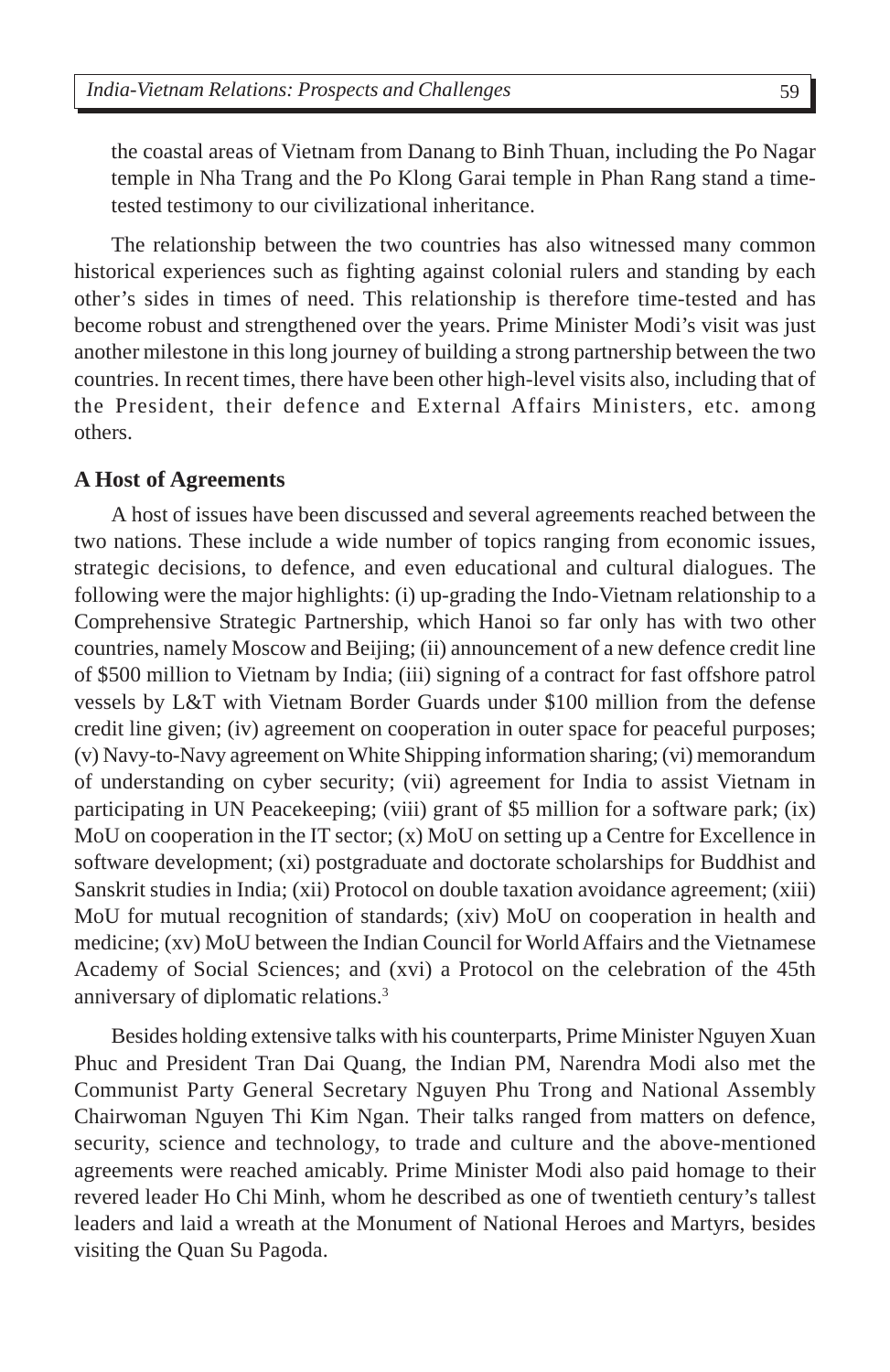Ho Chi Minh's role in Vietnam's liberation movement is legendary. This iconic figure travelled to India and built a strong bonding with the people of India and found common grounds in his fight for liberation. This is echoed even today. Not only does Vietnam have a city named after him, he is also fondly called as "the Vietnamese George Washington". After his death, his embalmed body was kept in a mausoleum in the capital city of Hanoi and is worshipped by the Vietnamese people, and it was therefore apt for PM Modi to lay a wreath there.<sup>4</sup>

#### **Defence Cooperation**

The purpose of Gen Lich's visit to India was to further deepen bilateral defence cooperation with India. Underscoring the importance of the visit, Gen Lich was accompanied by a mega 30-member delegation, the largest so far to have accompanied him on a foreign visit, including their Chiefs of the Air Force and the Navy and the Deputy Chief of General Staff.<sup>5</sup>

The possible sale of BrahMos missiles by India to Vietnam that has been on the table for quite some time, again came up for discussion. Vietnam has evinced interest to acquire this weapon system from India and India is committed to strengthen Vietnam's defence capabilities, especially as the security environment in the region has been deteriorating rather rapidly.

Vietnam is involved in a territorial dispute with China over the South China Sea (SCS). India too is engaged in oil exploration activities in the areas of the Sea that Vietnam has claimed and therefore it naturally has a stake to defend its economic interests if these economically lucrative activities come under the threat from an outside power. In principle India has agreed to sell the missiles to Vietnam, over which negotiations are still on. Vietnam is keen to possess these supersonic missiles that can be fired from land, water and under water. India produces this weapon system in partnership with Russia and Russia shall have no objection if India enters into a commercial deal with Vietnam on this.<sup>6</sup>

Other issues that came up for discussion included the much delayed project to train Vietnamese pilots on the Su 30. Hanoi's request to train its pilots of the Russianbuilt Sukhoi fighter-jets has been hanging fire due to financial constraints and other logistical issues. Vietnam recently acquired 36 Su-30MK2 fighter jets from Russia. Since India operates a large fleet of Su-MKIs, an Indian variant of these, it has considerable expertise, i.e. after Russia, and so, Vietnam was keen that India trains its pilots to operate these newly acquired fighter jets. As expected, Gen Lich's talks with Parrikar discussed this issue at length. Finally, an agreement to train Vietnam's Sukhoi-30 pilots was reached between Gen Lich and Parrikar on 5th December. Though both India and Vietnam operate Russian Su-30 jets, the two countries' models differ slightly in their configuration. India operates over 200 Su-30 MK1 fighters "air dominance jets" and has considerable expertise with the same. Details of the training will be worked out between the two soon. A memorandum of understanding was signed on peace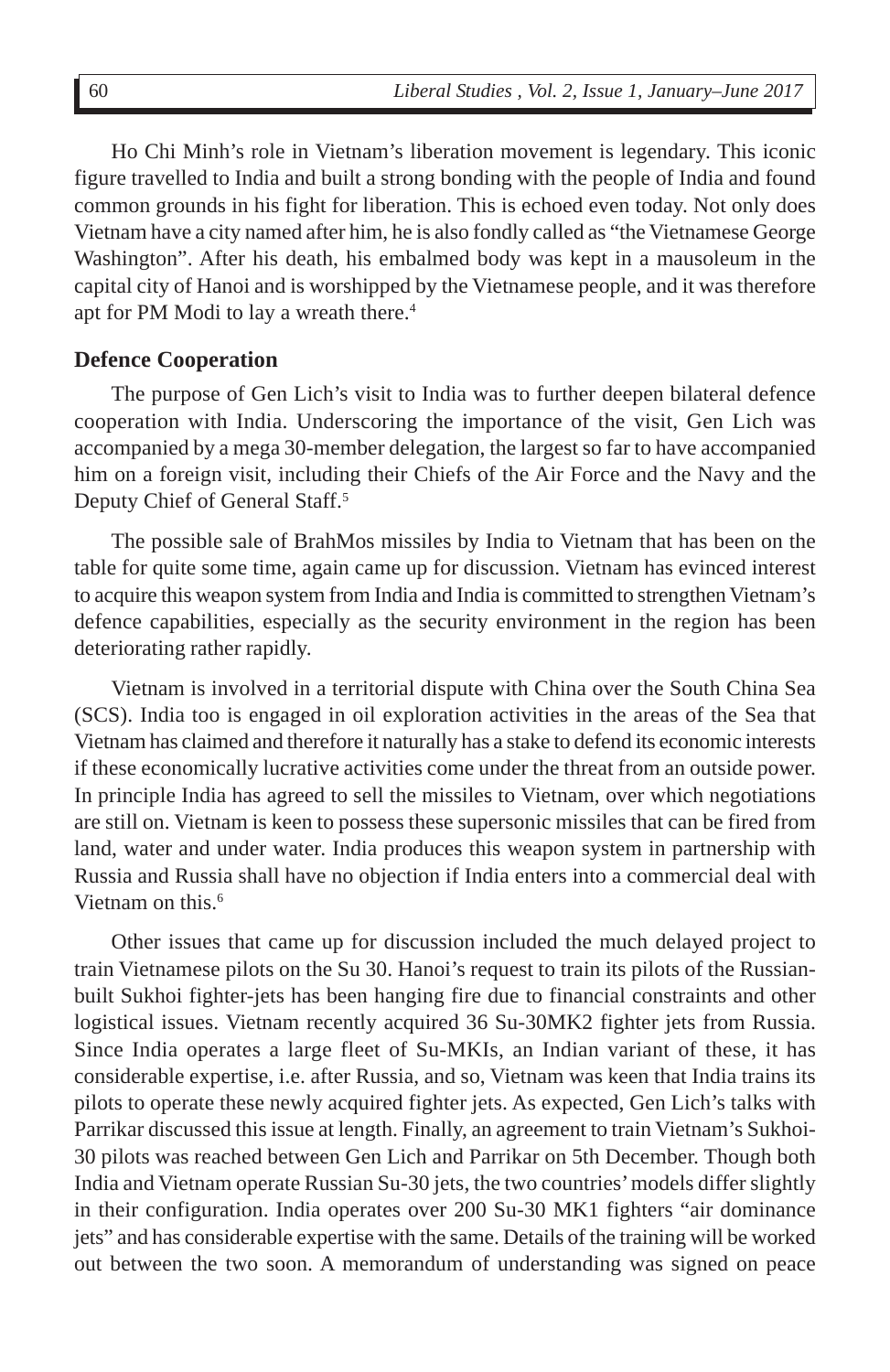keeping as well as on an exchange of delegations. Parrikar offered "India's partnership as a reliable player in terms of transfer of technology and building a local defence industry". The two defence ministers also discussed the regional situation and took note of their converging interests. The programme for cooperation between the Air Forces also included exchange of experts and repair and maintenance expertise, besides training of pilots. Following the agreement on pilots' training, Vietnamese pilots will begin arriving in India from early 2017 onwards to get both basic and advanced training on the Sukhois of the Indian Air Force.7

India has announced two lines of credit – \$100 million and \$500 million – for defence purchases. India has also offered 50 slots to Vietnamese defence personnel under the Indian Technical and Economic Cooperation programme. Under this strategic partnership, India has already trained 550 Vietnamese submariners to operate nine newlyacquired Russian-built Kilo-attack diesel electric submarines during the past three years. Vietnam began inducting and operating Kilo class submarines since 2014. India already uses several Kilo submarines. Within the rubric of the comprehensive strategic partnership framework, General Lich sought replication of the success of cooperation between the two navies with the Army and Air Force as well. As a strategic partner, India is open to Vietnam's ideas.

Following the agreement, the defence secretaries of both the countries shall meet soon to identify military projects and equipment under the new \$500 million line of credit announced by Prime Minister Modi during his visit to Vietnam in September 2016.

Even while India was preparing to roll out a red carpet welcome for General Lich on 3rd December to further deepen bilateral military cooperation following the upgradation of the Strategic Partnership into a Comprehensive level, Vietnam's ambassador to India, Ton Sinh Thanh was allowed by the Indian Navy to visit the under-construction Indigenous Aircraft Carrier (IAC) being constructed by the Cochin Shipyard Limited. This was a clear indication of the underlying, high level of trust both countries now share on defence matters. There could be a possibility of Vietnam opting for Indianmade aircraft carriers sometime in the near future.

The other important visitor from Vietnam was the Chairwoman of the National Assembly Nguyen Thi Kim Ngan who visited India from 8th to 11<sup>th</sup> December. She and her Indian counterpart Smt. Sumitra Mahajan inked a Memorandum of Understanding, which would expand exchanges of parliament delegation and training programs with a view to push the existing Comprehensive Strategic Partnership between the two countries. It may be recalled that Smt. Mahajan had led an 8-member delegation of parliamentarians to Hanoi to take part in the 132<sup>nd</sup> Assembly of the Inter-Parliamentary Union (IPU). During the Assembly, two MPs from India were elected unanimously to the Bureau of the First Standing Committee of the IPU on Peace and International Security and the Second Standing Committee of the IPU on Sustainable Development, Finance and Trade, separately. The four-year term of the two MPs on these Committees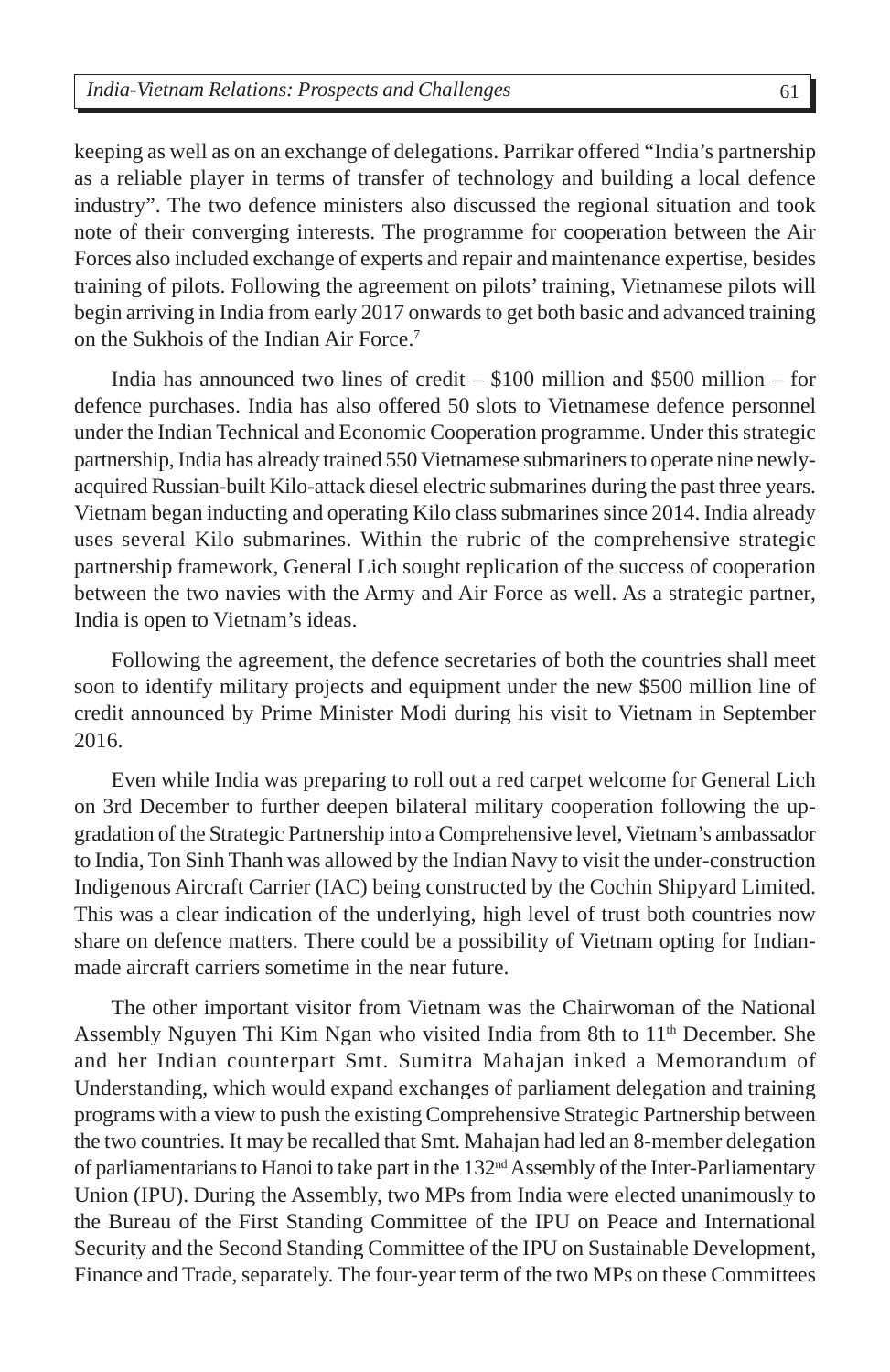ends in 2018. Such visits will further contribute not only to the mutual understanding but will help define new contours in the bilateral Comprehensive Strategic Partnership.

#### **Economy and Act East Policy**

With a view to reinvigorate its economic engagement with the ASEAN countries and the larger parts of Asia, the Modi government has broadened the earlier "Look East Policy" and has given it a new candour by naming it "Act East Policy". In this Indian strategy, Vietnam finds a special place. India is among the top ten trading partners of Vietnam. After the elevation of the Strategic Partnership to a Comprehensive level, the economic component of the relationship now assumes a strategic thrust too. In particular, the key thrust areas where expansion is envisaged are the garment and textile industries, pharmaceuticals, agro-commodities, leather, footwear, and engineering.

Both have agreed to tap into the growing economic opportunities in the region. Both countries can clearly see that enhancing bilateral commercial engagement would complement their strategic objectives and therefore they have agreed to expand trade and business opportunities. Bilateral trade currently stands at \$7.83 billion and both sides are committed to achieve a target of \$15 billion by 2020. With this in view, new sectors and thrust areas were identified to give impetus for enhanced investment.

Indian investments in Vietnam are also on the rise and many Indian companies have registered with almost 23 new projects with a capital outlay of \$139 million in areas such as food processing, fertilizers, auto components, textile accessories, etc. Cooperation in the IT sector also looks promising for both sides. Currently, Indian investments in Vietnam stands at about \$1.1 billion and this is expected to be significantly enhanced when the large infrastructure projects such as Tata Power's Long Phu-II 1,320 MW thermal power project with an estimated cost of \$2.2 billion is completed. Similarly, India is ready to welcome investment from Vietnam by creating an attractive and investor-friendly climate. In particular, India would be happy to invite Vietnamese entrepreneurs to invest in its North East, a focus area in its 'Act East Policy'. This is because India is committed to increase connectivity between its Northeast and ASEAN portions and for this purpose, has already allotted a \$1 billion Line of Credit for India-ASEAN physical and digital connectivity.**<sup>8</sup>**

Besides seeking facilitation of ongoing Indian projects and investments in Vietnam, PM Modi invited several Vietnamese companies to take advantage of the various schemes and flagship programs of the Indian government. PM Modi told his Vietnamese counterpart: "As Vietnam seeks to empower and enrich its people, Modernise its agriculture; Encourage entrepreneurship and innovation; Strengthen its Science and Technology base; Create new institutional capacities for faster economic development; and Take steps to build a modern nation, India and its 1.25 billion people stand ready to be Vietnam's partner and a friend in this journey." The framework agreement on space cooperation would allow Vietnam to join hands with the Indian Space Research Organization (ISRO) to meet its national development objectives.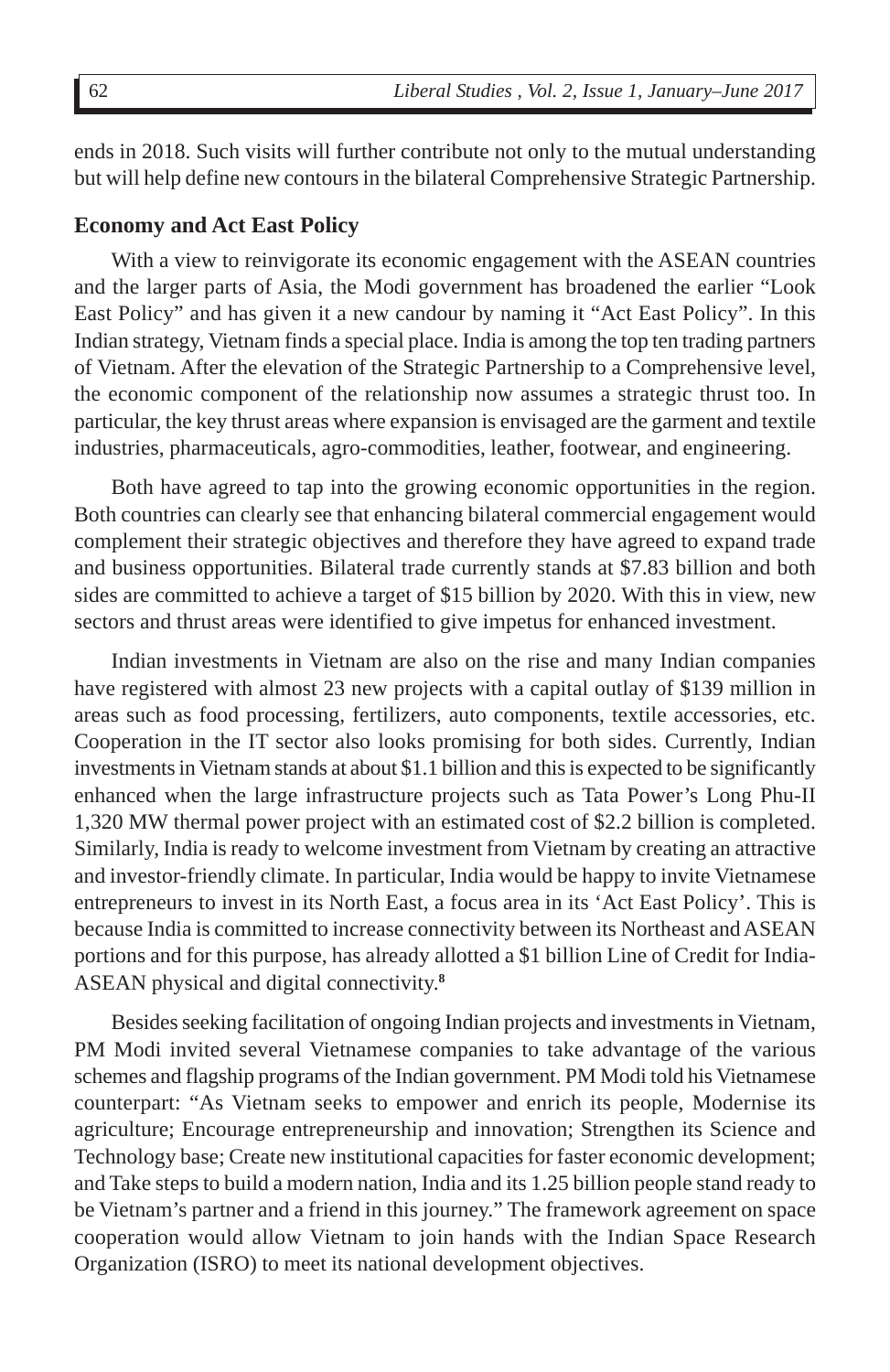In order to hone and fine tune the cultural synergy, India has established and opened an Indian Cultural Centre in Hanoi. Being cultural partners, the agreement also included archaeological support to Vietnam and the Archaeological Survey of India aims to help Vietnam to start the conservation and restoration work of the Cham monuments at My Son in Vietnam. Seen from a larger perspective, ASEAN as a regional grouping known for demonstration of solidarity and unity, is important to India in terms of its historical links, geographical proximity, cultural ties and the strategic space that both share. India views ASEAN as central to its Act East Policy and Vietnam as the ASEAN Coordinator for India could have a catalytic role in strengthening India-ASEAN partnership across all areas. It was therefore agreed to keep the on-going momentum in the relationship.

While growth in the economic realm is making incremental progress in leaps and bounds, defence cooperation is the most significant pillar in the strategic partnership between the two countries. Indian ships regularly make friendly port calls to Vietnam. For the first time, a Vietnamese Ship participated in the International Fleet Review at Vishakhapatnam, India, in February 2016. The objective of such cooperation between the two Navies is to maintain an order in the sea and a secure maritime commerce, especially from such threats as piracy, terrorism, etc. By engaging with Vietnam at Sea, India also wants to convey a message to its other friendly countries that it is committed to global norms and to promoting peace and stability in the Asia-Pacific region, including the resolution of disputes in the SCS.

There is also a need to have air connectivity between the capitals of the two countries – New Delhi and Hanoi. Though discussions have been held several times, no real headway has been made as the route is argued to be not commercially viable. The state owned Air India is already bleeding and the Indian government seems hamstrung to start direct air connectivity. It is proposed that the government of India could make a start by launching direct air connectivity, by providing subsidy to other airlines. The Air Service Agreement was signed in November 2013 during the visit of Party General Secretary H.E. Mr Nguyen Phu Trong to India. Jet Airways then started the code sharing, direct flight between Ho Chi Minh City and Delhi/Mumbai w.e.f. 5 November 2014. Linking New Delhi and Hanoi is the next logical step. Since 2007, two Indian Banks i.e. Bank of India and Indian Overseas Bank have been operating Representative Offices in Vietnam. Bank of India has already been given the license to open its branch in Ho Chi Minh City, which shall be operational soon.<sup>9</sup> Here again, given the deepening business between the two countries, India's banking presence in Hanoi could be felt soon with far reaching beneficial effects for both countries.

### **South China Sea and Maritime Security**

The South China Sea is a major flashpoint and a moot point of arguments in the Asian region. The sea bed is believed to contain precious oil and gas and many Asian nations make claims to their exclusive economic zones to control such resources, whereas China claims in its entirety and threatens use of force to assert its territorial and maritime claims. This has created a live fire cracker-like situation of unease in the region. In the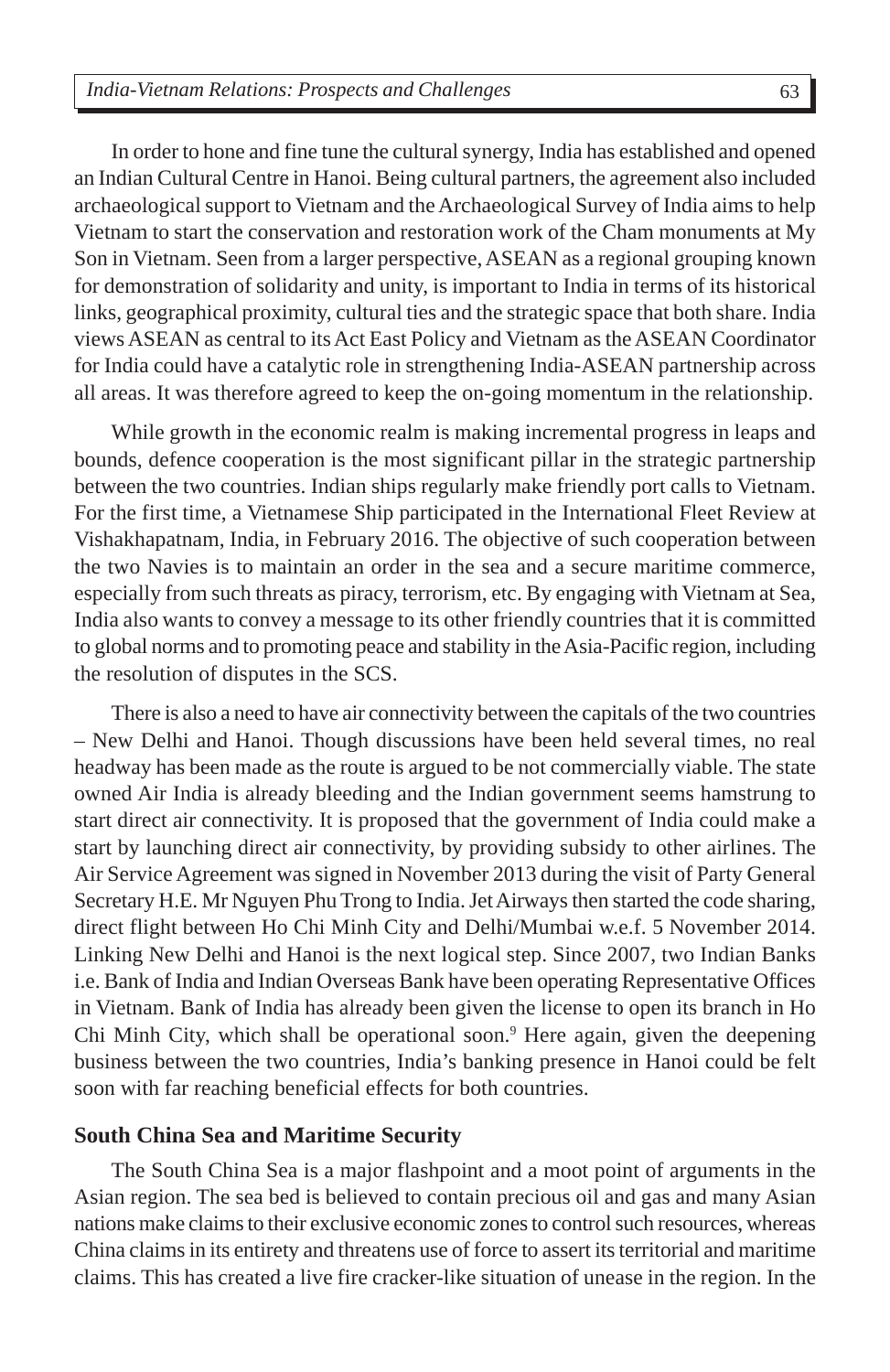wake of Chinese assertiveness in staking claims, the smaller claimant nations are seeking to bolster their defence preparedness as well as solicit support from nations friendly to their cause. The Indo-Vietnam defence cooperation actually needs to be viewed from this perspective.

According to the Stockholm International Peace Research Institute's (SIPRI) thinktank, which tracks the arm trade over five-year periods, there has been an almost 700 per cent surge in Vietnam's defence procurements as of 2015. Vietnam's quiet military build-up, designed as a deterrent, is aimed to secure its 200 nautical mile Exclusive Economic Zone (EEZ) in the wake of China's assertive claims in the South China Sea. Therefore, Vietnam is in the market for fighter jets and more advanced missile systems, in addition to its six kilo-class submarines which it has bought from Russia. The 12 agreements signed during Modi's visit covering cyber security, ship-building, UN peacekeeping operations and naval information sharing are in tune with Vietnam's aim to boost its defence capability and India-Vietnam defence cooperation needs to be seen from this perspective.

The significance of the scheduling of PM Modi's visits to three Asian countries cannot be missed or misconstrued as a mere coincidence, since Vietnam was the first destination before he touched down on land in China, because of the differences of opinions of albeit, similar kinds that both India and Vietnam have with China. Besides differences on territorial issues, both India and Vietnam are concerned with China's disrespect to rules-based international order which is contributing to a rising tension in the region.

India has taken a principled stance on the South China Sea and its eastern outreach in the wake of the July 12 declaration of the Permanent Court of Arbitration challenging China's territorial and maritime claims in the South China Sea region needs to be understood in perspective.10 It was therefore not difficult to discern the growing strategic convergences between the two sides as defence procurement was a major component of the slew of agreements signed. Naval cooperation has too, been progressing smoothly between the two countries.

### **Vietnam's Response to India's Position on the SCS**

Vietnam's response to India's outreach was on expected lines. Vietnam lauded India's principled position on the disputed South China Sea and also sought India's participation in the oil and gas sectors. Communist Party General Secretary Nguyen Phu Trong expressed Vietnam's desire to intensify coordination in several regional and international fora and reiterated that India has always stood by staunchly as a friend with Vietnam throughout history and that it is rare to find such a relationship which has lasted almost 2,000 years.

The strategic significance of the South China Sea in terms of large volumes of flow of trade through this critical sea route cannot be understated. This busy waterway is also of very critical importance to India as almost 50 per cent of its trade passes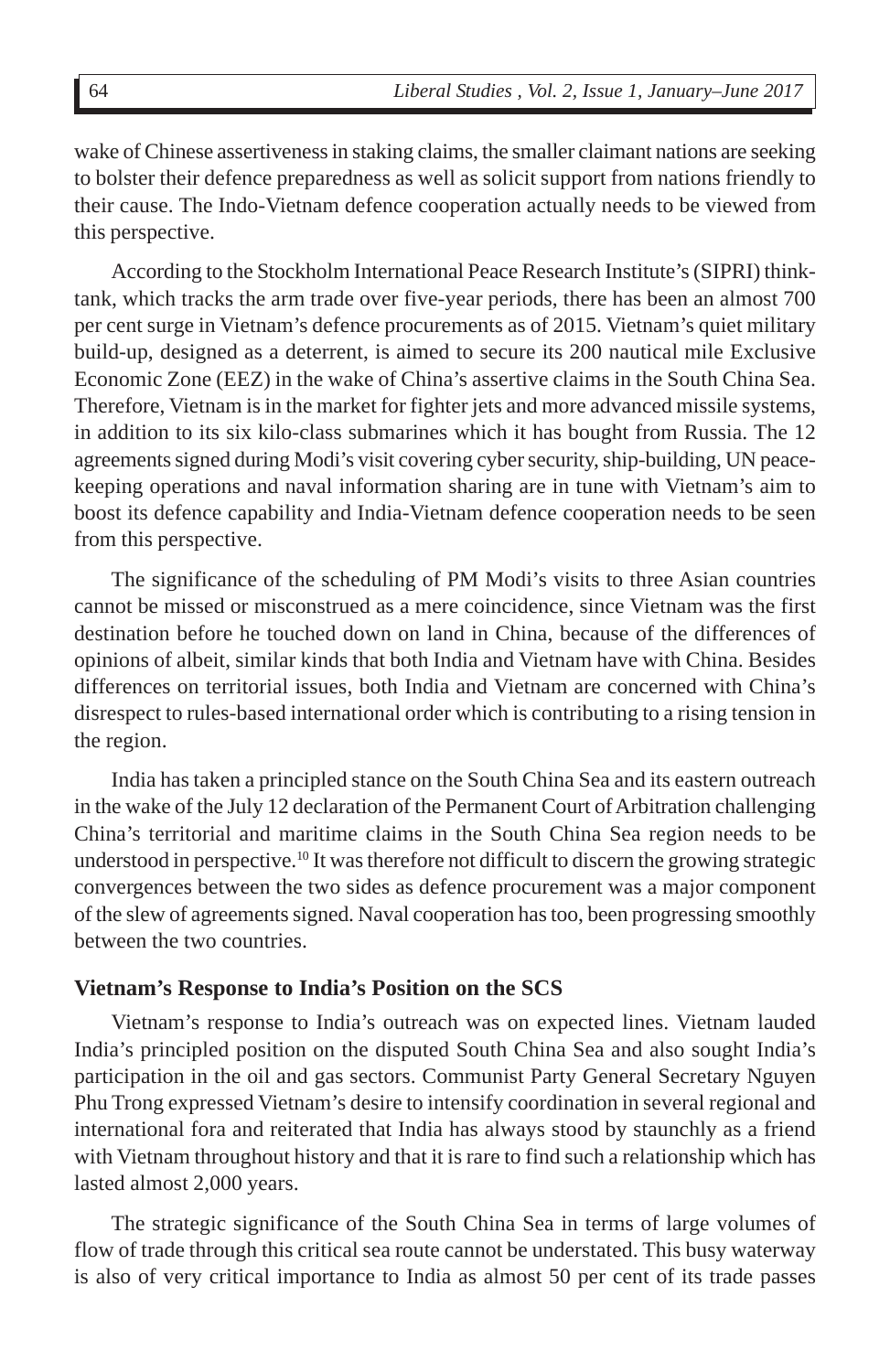through this region of the sea. China is involved in a raging dispute with Vietnam, Taiwan, the Philippines, Malaysia and Brunei over ownership of territory in the South China Sea. The world tribunal's ruling on  $12<sup>th</sup>$  July rejected China's claims of having any historical basis of this claimed ownership. Though it looked like a victory for the Philippines, it has made China toughen its stance by saying that the tribunal had no power to adjudicate. China's aggressive stance was further reinforced by the knowledge that the tribunal does not have enforcing authority to its ruling.

The Indian Ocean is now more crucially important than ever and the maritime security issue has become important to many countries in the Asia-Pacific region. Peace and stability in the Indian Ocean is crucial to the economic development of many Asian countries. In particular, one can safely say that China's behavior in the Pacific and Indian Ocean or rather the current stance it has taken on the ongoing disputes in this region has a direct impact on regional geopolitics. As a result, many countries in this region are being forced to readjust their strategic foreign policy to deal with the new situations. In this perspective, the Indo-Vietnam defence cooperation is a critical pillar in this strategic partnership and thus justifies its comprehensive character.

In view of India's "Act East Policy" in which deepening economic engagement with the ASEAN is the primary target and hence the biggest component, it's stakes are equally high. Though India is not a claimant to the South China Sea, its economic interests are exposed to vulnerability due to China's stand and therefore it has to look out to protect them. Apart from its limited direct economic interest, India also cannot overlook the fact that the SCS is an important waterway for its trade and commerce not only with the ASEAN countries but also with Japan, Taiwan, South Korea, including China.

India is thus on the same page as with its Asian partner countries. In principle, India upholds the importance of safeguarding the freedom of navigation of the seas, the right of over-flight and the importance of peaceful settlement of disputes in accordance with the United Nations Convention on the Law of the Seas (UNCLOS). In several joint statements that India has issued with countries such as Vietnam, Japan and the US, India has reiterated this position, citing its own experience of how it had, in the past, accepted the tribunal's verdict relating to its maritime boundary with Bangladesh and therefore expects China to show the same sentiment regarding the verdict of 12 July 2016 relating to the SCS. India strongly believes that states should resolve disputes through peaceful means without threat or use of force and exercise a principled self-restraint in the conduct of activities that could complicate or escalate disputes affecting peace and stability.

For India, it is important that the Code of Conduct related to the SCS should be signed at the earliest when a rules-based order is an absolute must because of China's increasing militarization. Putting it that way, instead of asserting itself as a rising power, China should become a responsible power as is expected of a responsible, permanent member of the Security Council and additionally as a signatory to the UNCLOS. India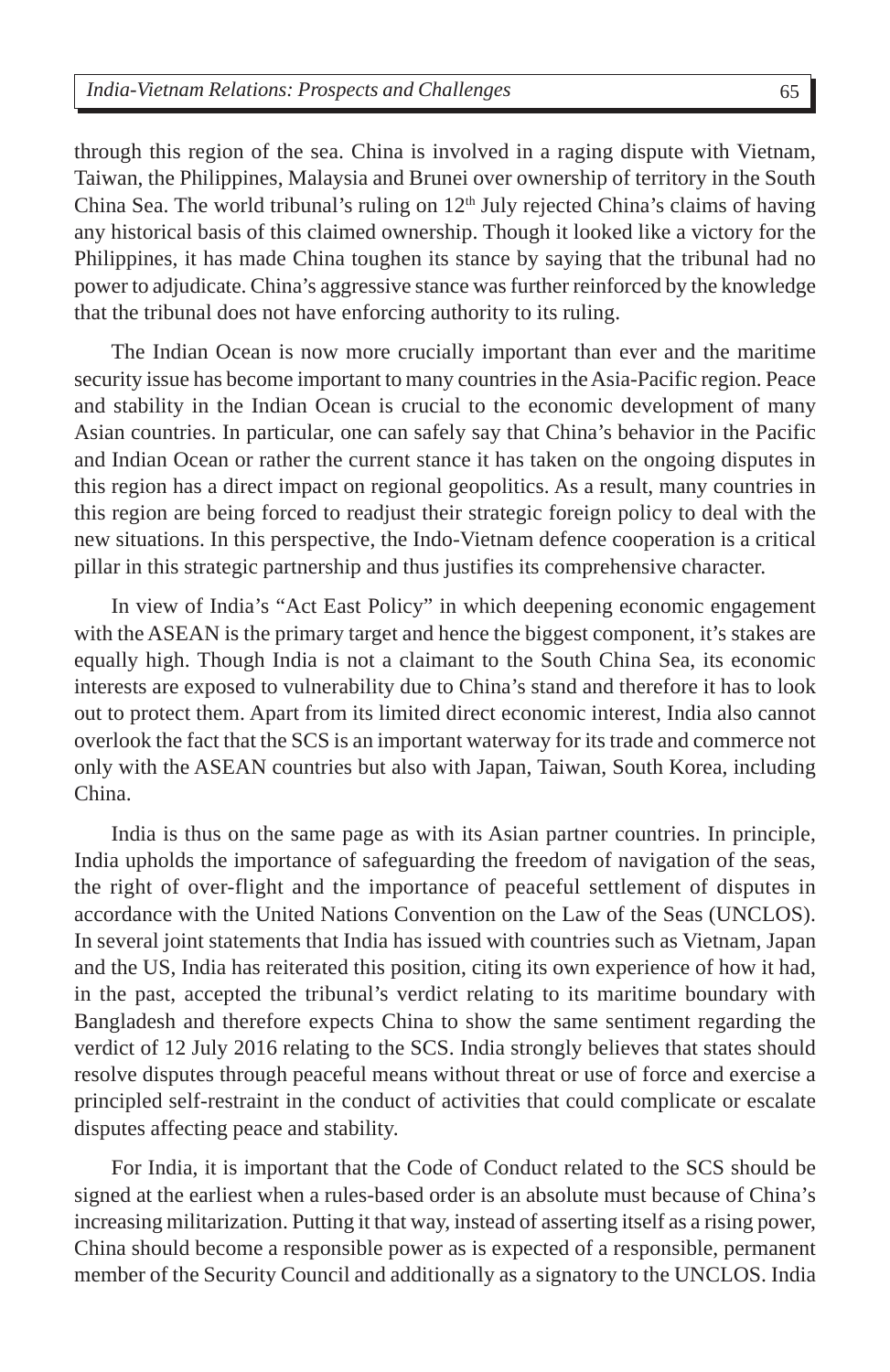

Sources: CSIS/AMTI/D.Rosenberg/MiddleburyCollege/HarvardAsiaQuarterly/Phil gov't/ChinaMaritimeSafetyAdministration © AFP

is just a regional power with benign intent and needs to take into consideration the sensitivities and requirements of other friendly countries in Asia if it wants to play the role of the balancing power and security provider. Such a role shall however help India enhance its regional profile and also contribute towards maintenance of peace and stability in the Asian region.

Indeed, not just Vietnam alone but even the rest of the ASEAN member countries are looking towards India, expecting it to play a greater role towards the peace and stability in the region. At times, China has erroneously interpreted India's position on the South China Sea as if to suggest that India endorses China's position on the South China Sea. In order not to give such undue leeway, India should not feel shy to articulate its position strongly and argue to uphold the UNCLOS as the basis of the legal order of the sea. China rests its arguments by referring to the 2002 Declaration on the Conduct of Parties in the South China Sea, which states that "all related disputes should be addressed through negotiations and agreements between the parties concerned." It has therefore found flaws in Philippines' move to approach the tribunal for arbitration and therefore says it is an invalid move.

India is awakened to the emerging seriousness of the situation because of China's uncompromising attitude and rigid stance and has hence broken its shackles of diplomatic silence to take a strong position by finding common grounds with Vietnam, where its own economic stakes are under threat as it is involved in oil exploration in the sea off Vietnam. Against this background and because of the historical linkages dating back to its Buddhist roots, India and Vietnam have found a commonality of interests, which is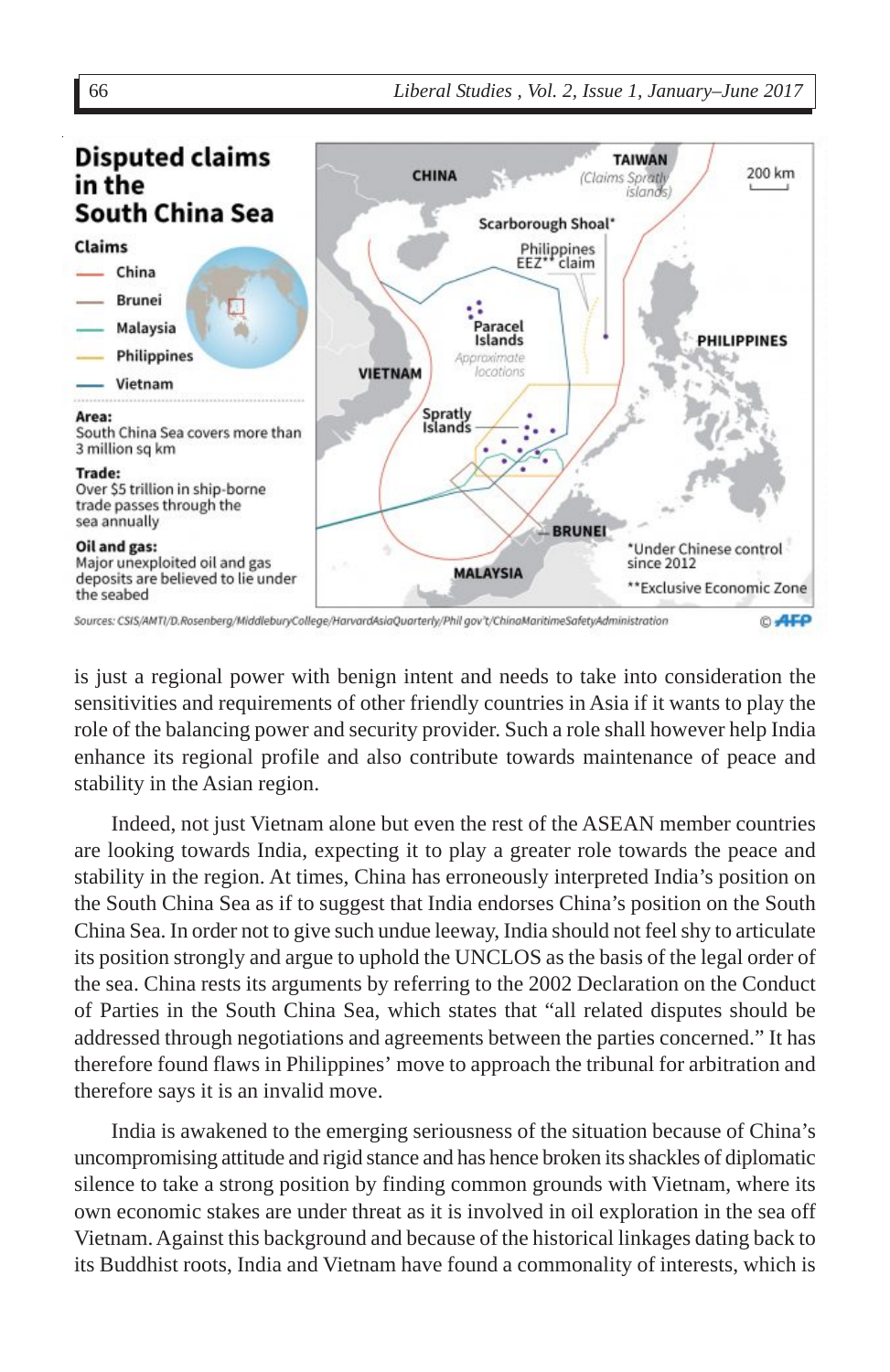another reason why bilateral ties have expanded between the two nations in all domains – economic, security / defence and even cultural. Apart from exploring the possibility of the sale of BrahMos missiles, India is also helping Vietnam to beef up its capability by capacity building, training and maintenance of equipment and port calls and also holding exercises between the navies of the two countries. India's decision to offer Vietnam a \$100 million loan to purchase Indian-made defence equipment was based on this larger perspective of beefing up Vietnam's defence capabilities.

### **After BrahMos, Now Talks on Akash**

The details of the sale of BrahMos supersonic cruise missiles to Vietnam are still being discussed and are yet to be finalized. The Indian make BrahMos supersonic cruise missiles (the world's fastest) and the new Varunastra advanced heavyweight anti-submarine torpedoes are capable of dealing with China's fleet of Russian-made Kilo-class diesel electric submarines, Before this finalization is even completed, however, there are now talks of India's offer of Akash surface-to-air missile systems to Vietnam and this is unnerving China because it seems to suggest that India and Vietnam are hatching a conspiracy against China. Such an inflammatory Chinese reaction reflects the degree of China's ignorance / inability to appreciate the changing geostrategic dynamics in a region that are constantly changing. Observing the current scenario in the region, it is clear that there is no reason for any country to get paranoid when two other friendly countries are engaged in business and cooperation in other areas. Indo-Vietnam relations should be understood from this larger perspective.11 For record, the submarine force of the People's Liberation Army Navy (PLAN) operates 12 Kilo-class subs. The Indian Navy operates 10 of these submarines while the Vietnam People's Navy has an inventory of only six Kilos. This disparity alone should put all Chinese fears in this respect to rest.

The discussion on the possible sale of Akash missiles too comes up in the backdrop of both the countries deciding to "elevate" their "strategic partnership". The missiles have an interception range of 25-km against hostile aircraft, helicopters and drones. The significance of the timing of this discussion is important because both India and Vietnam are strengthening bilateral military ties keeping China's confrontationist attitude in mind. While Vietnam is facing an increase in Chinese incursions into Vietnamese waters in areas of the South China Sea that it claims as its own, India has a completely different sort of issue with China; this besides remaining concerned about China's aggressive and uncalled for advances in the South China Sea.

India is very serious about joining the 48-nation Nuclear Suppliers Group and it launched a diplomatic offensive in this respect but China thwarted India's bid. China has also come in the way of getting the Jaish-e-Muhammed chief, Masood Azhar designated a terrorist by the UN. It has also stepped up its naval forays into the Indian Ocean Region. These all constitute enough rationale for India to fast track expanding "strategic and military partnerships" with friendly countries like Japan and Vietnam.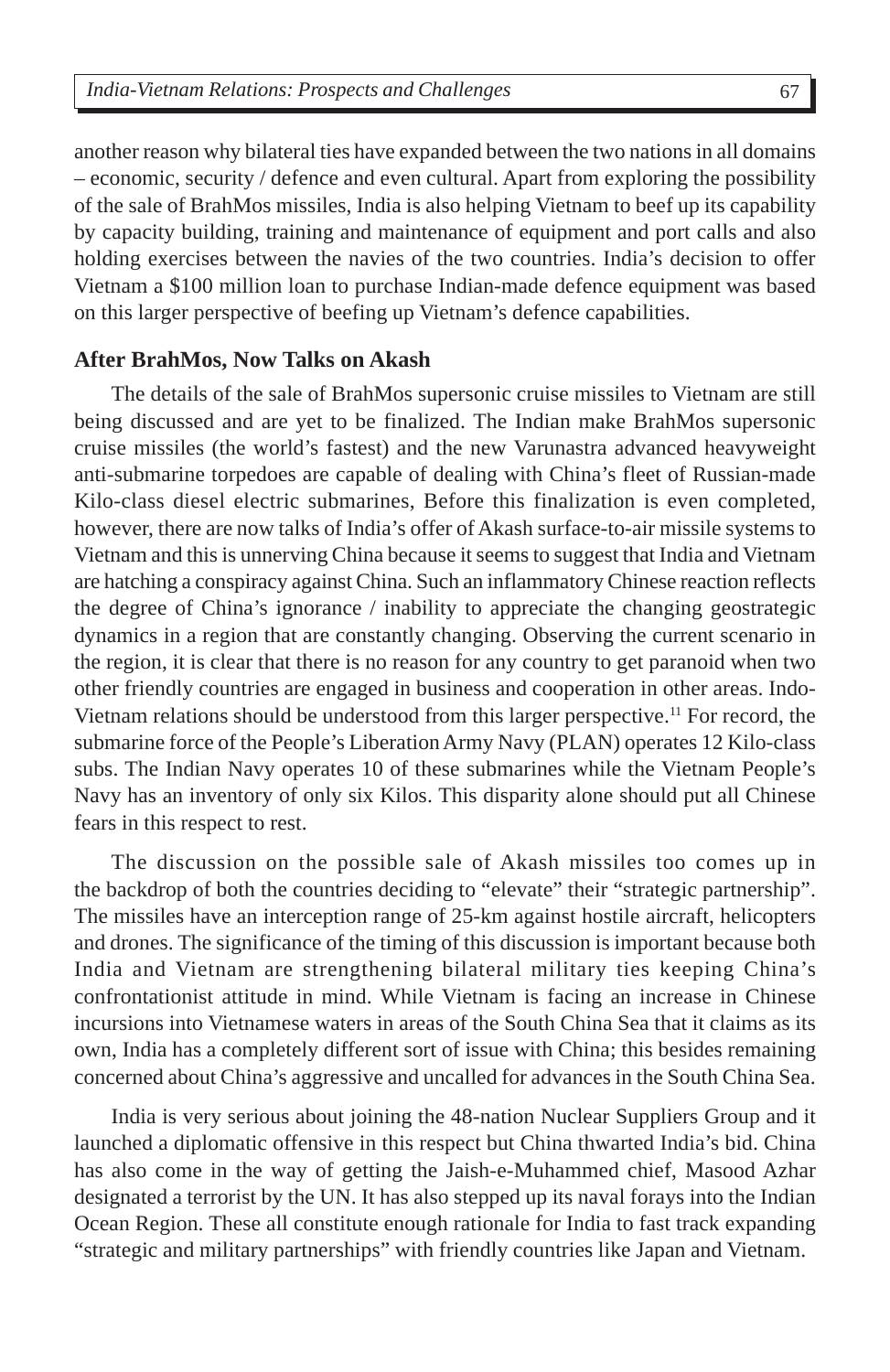Initial reports had suggested that Vietnam has shown "deep interest" in the acquisition of Akash missiles, and negotiating for transfer of technology and joint production of the air defence system.12 From the Indian point of view, rushing into the whole gamut that includes not only sale but production issues may not be appropriate. India prefers that talks on such a serious matter ought to move incrementally, beginning with off-the-shelf purchase and to be subsequently followed by transfer of technology, maintenance and other related issues. Compared to the BrahMos, sale of the Akash missile system would be far easier because the system is 96 per cent indigenous. It was developed by Bharat Dynamics Limited, a 47-year-old company under the control of India's Ministry of Defence. The defence secretaries of the two countries are expected to meet soon to identify the military projects and equipment under the new \$500 million defence credit line announced by Modi during his visit to Hanoi. Compared to the Akash missile, the 290-km BrahMos missiles are Indo-Russian joint venture products, with over 60% of the components still being imported from Russia, (though Russia does not have any objection if India enters into a deal on this with Vietnam).

What makes the Akash and BrahMos sale issues significant in Indo-Vietnamese ties? The obvious reason is the common concern about China's intentions. Besides, both India and Vietnam have bilateral issues with China, the common worry being China's forays into the South China Sea where it has built several bases and is outrageously defying world opinion on the matter, including the verdict of the international tribunal's ruling of 12 July 2016 which rejected China's claims as having no legal basis. It seems therefore logical that the adversarial nations come together and share their strength to cope with China's belligerence and increasing military clout. India's approach towards this issue is not recent; the predecessor government of Manmohan Singh started this and the current Modi government has just given a push and new thrust to the bilateral bonhomie.

What impact would the Akash missile have on Vietnam's defence capabilities if the deal between India and Vietnam is finalized and is done? Firstly, it would deter China from taking any pre-emptive strikes for fear of massive retaliation (a kind of a regulatory stop on China's offensive belligerence on the SCS issue). Besides the Russianmade Kilo-class submarines (noted for their extreme quietness which complicates detection) in possession with Vietnam's Navy and the necessary training of Vietnamese submariners by the h Indian Navy, Akash should prove an invaluable asset to the air defence efforts of the Vietnam People's Army. The missile has the capacity to destroy aerial targets like fighter jets, cruise missiles and air-to-surface missiles as well as ballistic missiles up to a 30 km distant flying target at an altitude of 18,000 meters. Akash with its killer feature of being able to destroy multiple aerial targets streaking in from different directions at the same time has been in operational service with the Indian Army and the Indian Air Force. "An Akash missile regiment has six launchers with three missiles each. The complete system consists of surveillance and tracking radars; control centers and ground support systems. This all-weather missile system can work from both static and mobile platforms."13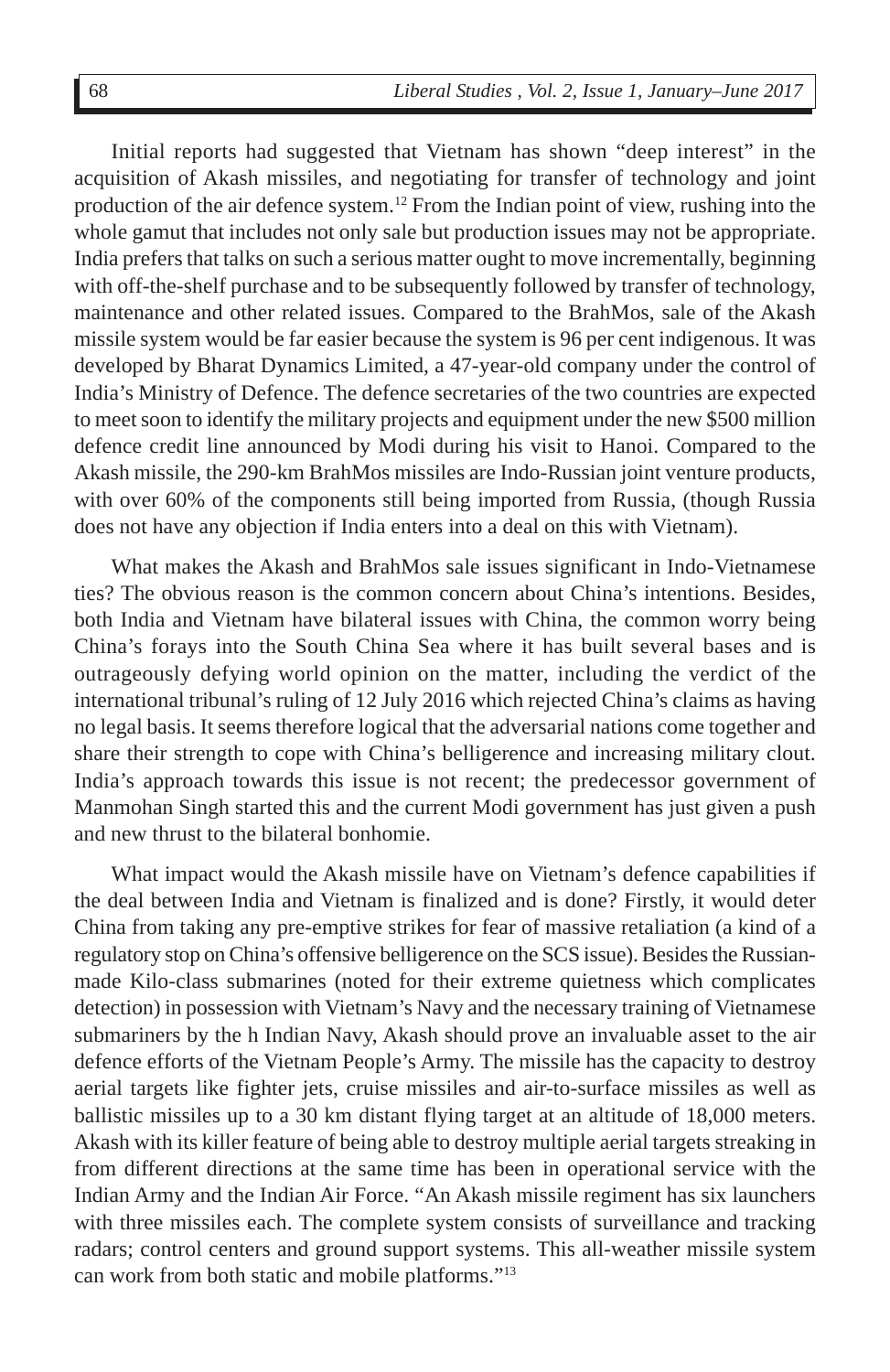#### **China's Reaction**

China's reaction, as can be expected was not very kind in response to India extending help to Vietnam on the defense front. Chinese media made observations that PM Modi's Vietnam visit was aimed more at putting pressure on China and to raise their "bargaining chips", so as to speak, rather than just a friendly visit to Vietnam. The state-run Global Times even went as far as commenting that, at a time, when the negative emotions towards China among the Vietnamese people are on the rise, because of festering tensions over South China Sea, India siding with Vietnam and upgrading their strategic partnership is just trying to upscale the bargaining position to "pile pressure on Beijing".14

The paper further commented that both "New Delhi and Hanoiwish to raise their bargaining position whilst having interactions with China, but neither of them wants any direct confrontations with Beijing". It further said that such a possibility cannot be totally excluded, but it will not play a vital role either. It was critical of India by observing that India is always cautious in dealing with China for fear of escalation and allowing the US to be used indirectly in the latter's rebalance to the Asia-Pacific strategy without the US openly admitting it. What the report basically meant was that there seems to be a hidden strategy or agenda between India and the US when dealing with China and India was using Vietnam as the proverbial cog in this larger wheel. It dismissed the view that if the US and Japan, with their strong support could not succeed in piling pressure on Beijing, it was completely unrealistic of Vietnam to garner India's support to deal with its differences with Beijing. China views the growing Indo-Vietnam bonhomie and strategic bonding to have only limited influence on China.

Being alarmed, Chinese media warned India not to "stir up troubles" in the regions of Southeast Asia by deepening defence ties with Vietnam. An op-ed in *Global Times* had made public observations that China would not sit quietly if India "genuinely treats its enhancement of military relations with Vietnam as a strategic arrangement or even revenge against Beijing". Chinese media further went on to make observations that the Indo-Vietnamese defence deal is not just a normal arms sale but they are interpreting it more as a response to counter the Chinese threat. While acknowledging that New Delhi deepening ties with Hanoi may be in tune with India's Act East Policy, it cautioned that "ties should be built for the sake of peace and stability in the region, rather than stirring up troubles or anxiety for others". China accuses India of exploiting geopolitical factors, which is why some nations have been cozying up to India over the years. China also finds fault with the Indian media for describing Vietnam as China's backyard.

The talks on the possible sale of BrahMos and Akash missiles demonstrate the growing relationship between New Delhi and Hanoi as it offers strategic advantage to both sides. Regrettably, China does not see it that way. The talk on arms sale is consistent with India's ambition to be a major arms supplier. China, which has emerged as a major arms seller, however does not want to allow another Asian nation to enter into the competition.15 This is one of the major reasons why Beijing has been objecting to India's entry into the Nuclear Suppliers Group (NSG), which has the potential of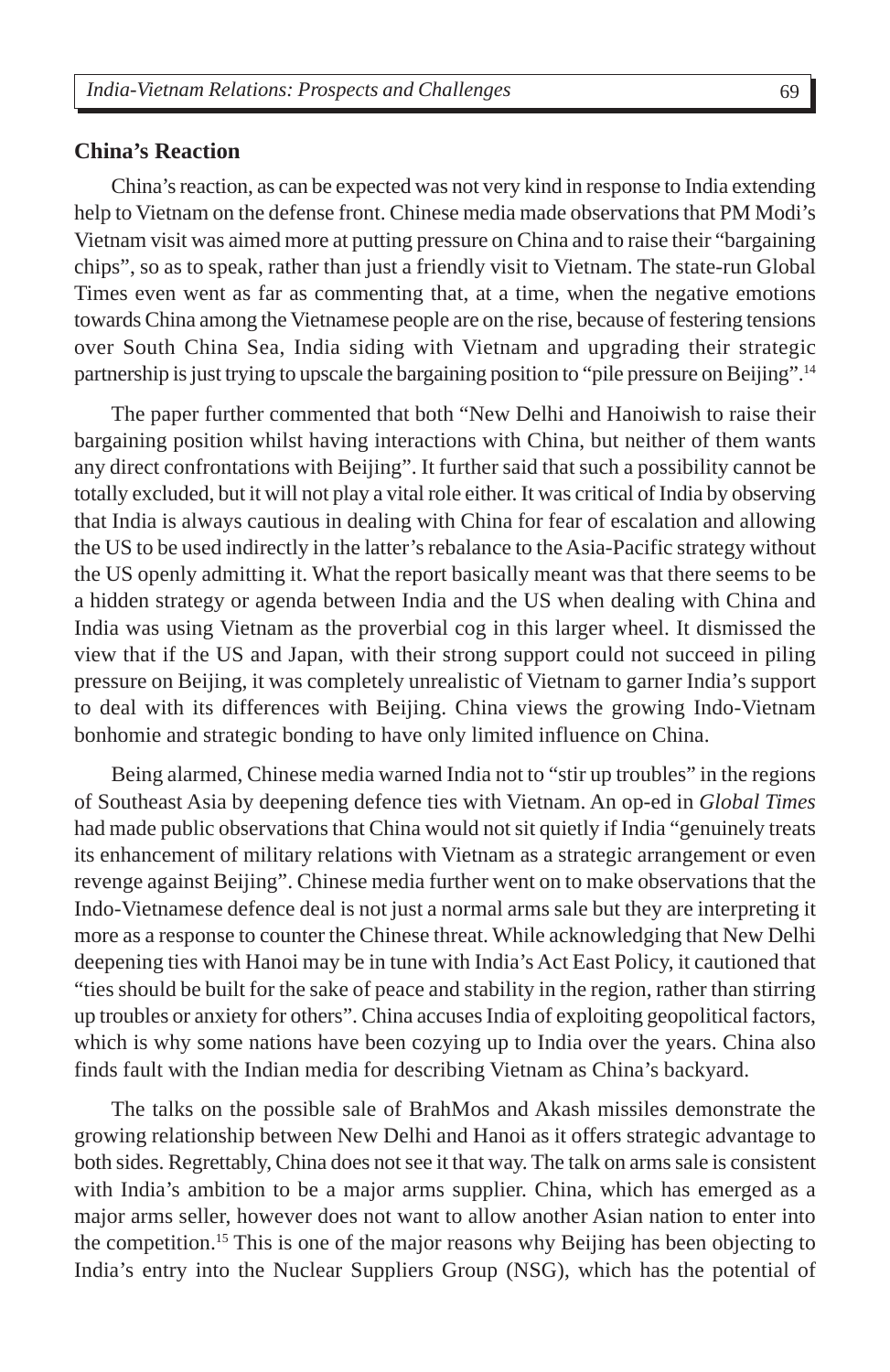enlarging India's nuclear industry. On its part, Vietnam has been steadily building up its military capabilities over the past decade in view of growing tensions in the hotly contested South China Sea. In May 2016, when the Obama administration decided to lift its long-held arms embargo against Vietnam, Beijing reacted with barely masked irritation. Beijing usually tends to react and not very favourably when such defence deals with two friendly nations in Asia take place.

When the Vietnamese leader Nguyen Phu Trong made a visit to China in January 2017, Beijing protested on Vietnam's arms deal with India.16 While Beijing is objecting so strongly to the arms deal between India and Vietnam, paradoxically, it has itself been arming Pakistan with really sophisticated military equipment, which has no other reason to accumulate arms other than planning to use them against India. Vietnam unlike Pakistan, does not want a conflict with China over South China Sea and therefore Trong traveled to Beijing to discuss on any and every means of finding some solution acceptable to others and in accordance with the rules of law governing global commerce.

Is India then risking Chinese ire by trying to sell BrahMos and Akash missile systems to Vietnam? The arms sale talk need not be seen in any other way other than a business deal between two friendly countries. After all both India and Vietnam share a friendly history and have long maintained mutually satisfying economic relations by trade and investment cooperation. But the missile sale, which may be designed to guard against an aggressive China, signals just how quickly it is becoming one of the region's stronger partnerships.

Murray Hiebert, deputy director of the Southeast Asia programme at the Centre for Strategic and International Studies in Washington observes that "Vietnam knows it can never stand up to China, but it figures it can inflict more damage to China and perhaps even regulate Chinas pre-emptive forays in the SCS, if it bolsters its weapons hardware a bit more. And India, with its long-time strong relations with Vietnam, is a very willing partner". That is the rationale behind the deal, observes Hiebert. Both share strategic concerns over China and want to see an early resolution to the South China Sea sovereignty disputes. India's ONGC is engaged in oil exploration operations in Vietnam-claimed areas of the sea and therefore also has another stake to guard its economic interests as well.

Besides having 'civilizational' links, it needs to be remembered that Indo-Vietnamese bonhomie dates back to the days of Ho Chi Minh and Jawaharlal Nehru. India was the only non-Soviet country to recognize Vietnam's regime in Cambodia. The strategic convergence of interests in the present times makes India a willing partner and the arms sale should be seen mainly from this perspective. India has the ambition to become a weapon exporting country from a weapon importing country with a target of generating atleast \$2 billion revenue in the coming years from this source. India is thus keen to have a place in the global defence market. According to the Stockholm International Peace Research Institute, Vietnam was the world's eighth largest weapons importer in 2011-2015 and therefore India also finds Vietnam as a keen arms customer.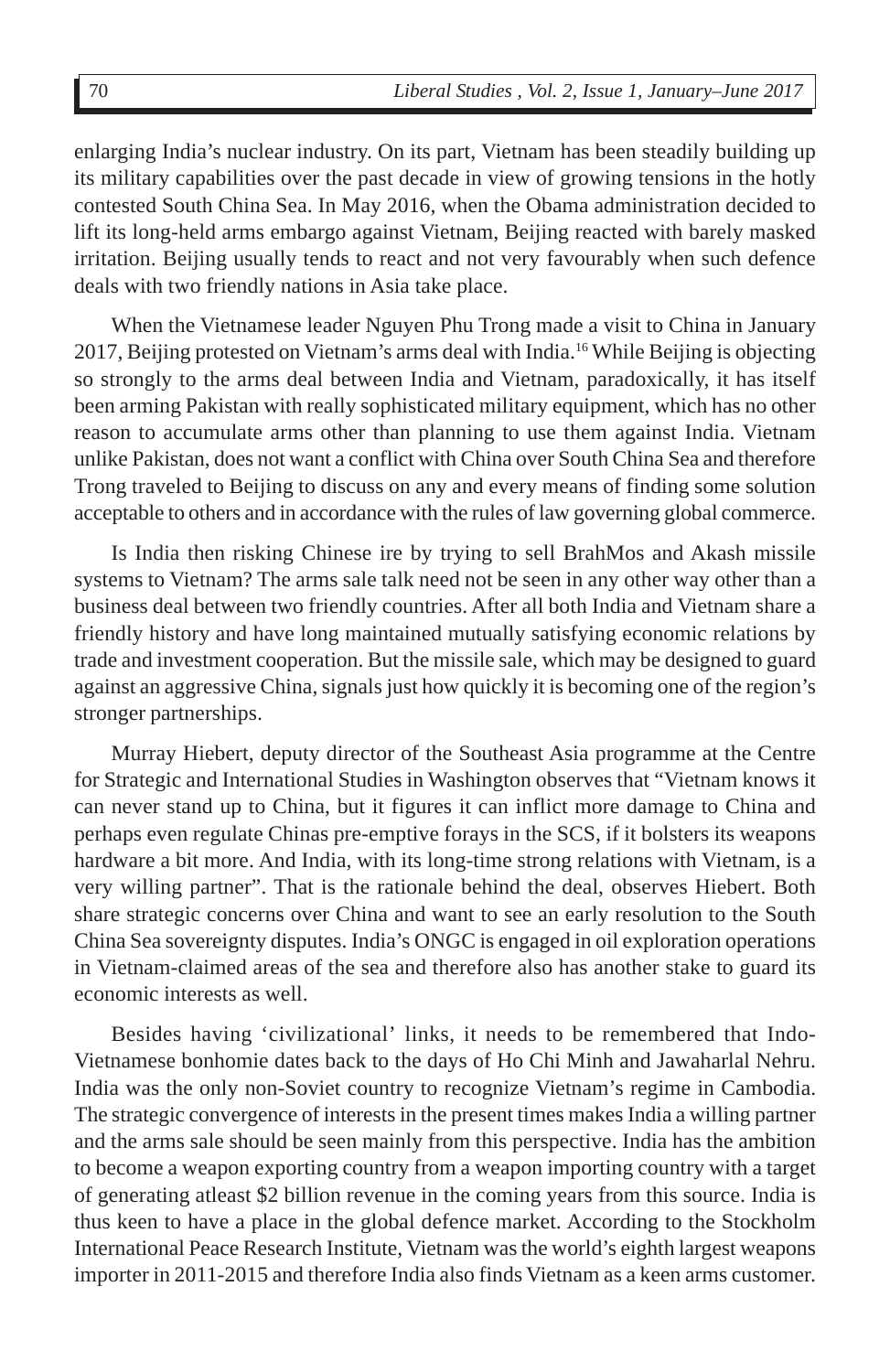Earlier, the State-controlled *Global Times* had noted that Indo-Vietnamese relations were never a concern for China, the trade ties and oil exploration activities notwithstanding. But Beijing clearly cannot digest an arms deal between India and Vietnam as it sees as a concern.

#### **Concluding Observations**

The discussion above demonstrates very clearly that with the elevation of the existing strategic partnership between India and Vietnam to a "comprehensive" level, the security and defence relationships and the talks on arms sales (BrahMos and Akash missile systems) have started assuming greater depth and intensity. This institutionalization could look recent in the journey of relationships, but in reality, the Indo-Vietnamese relationship is not at all recent and in fact spans two millennia of contacts between the two civilizations. The influence of Buddhism and the remnants of the Hindu Cham civilization stand testimony to the long-tested relationship. It has merely acquired robustness in recent times. PM Modi's visit in September 2016 further contributes to this narrative. There could be no different opinion when Vietnamese Prime Minister Pham Van Dong described the Indo-Vietnamese relationship as: "as pure as a cloudless sky".

Therefore, besides being in accordance with the rubric of India's "Act East Policy", deepening ties with Vietnam would mostly contribute to promote peace and stability in the region. Indeed, Vietnam can be a critical player in the global production chain within the ASEAN and this complements India's strategy of "Act East Policy". Furthermore, through Vietnam, India can seek to project its core national interest and articulate its strategic outlook in the Indo-Pacific region. Both countries have shown equal interest in addressing each other's concerns. India, on its part, has always considered Hanoi to be an important pillar in its Look and Act East policy. Both are committed to take this relationship on an upward trajectory to the next possible higher level.

The "Act East Policy" has outlined India as a responsible stake holder in the region and Vietnam is the most important anchor for this strategy. In this perspective, the two visits of the two senior leaders of Vietnam to India following PM Modi's visit to Hanoi are significant, and will further help define new contours in the bilateral Comprehensive Strategic Partnership whilst exploring potentials in strategic, defence and trade cooperation, among others. It may be noted that it is not only India that backs the principle of rule of law in the SCS to stabilize the area, Japan too is committed to boost the maritime security capabilities of the ASEAN member countries. So, there is an enormous scope for India, Vietnam and Japan to come together within a trilateral framework to explore an understanding in forging strategic, defence and trade cooperation for peace, stability and prosperity in the Asia-Pacific region at large.

Going by the historical narrative that complements the current priorities of India's engagement strategy, India values Vietnam as an old friend and a member of the ASEAN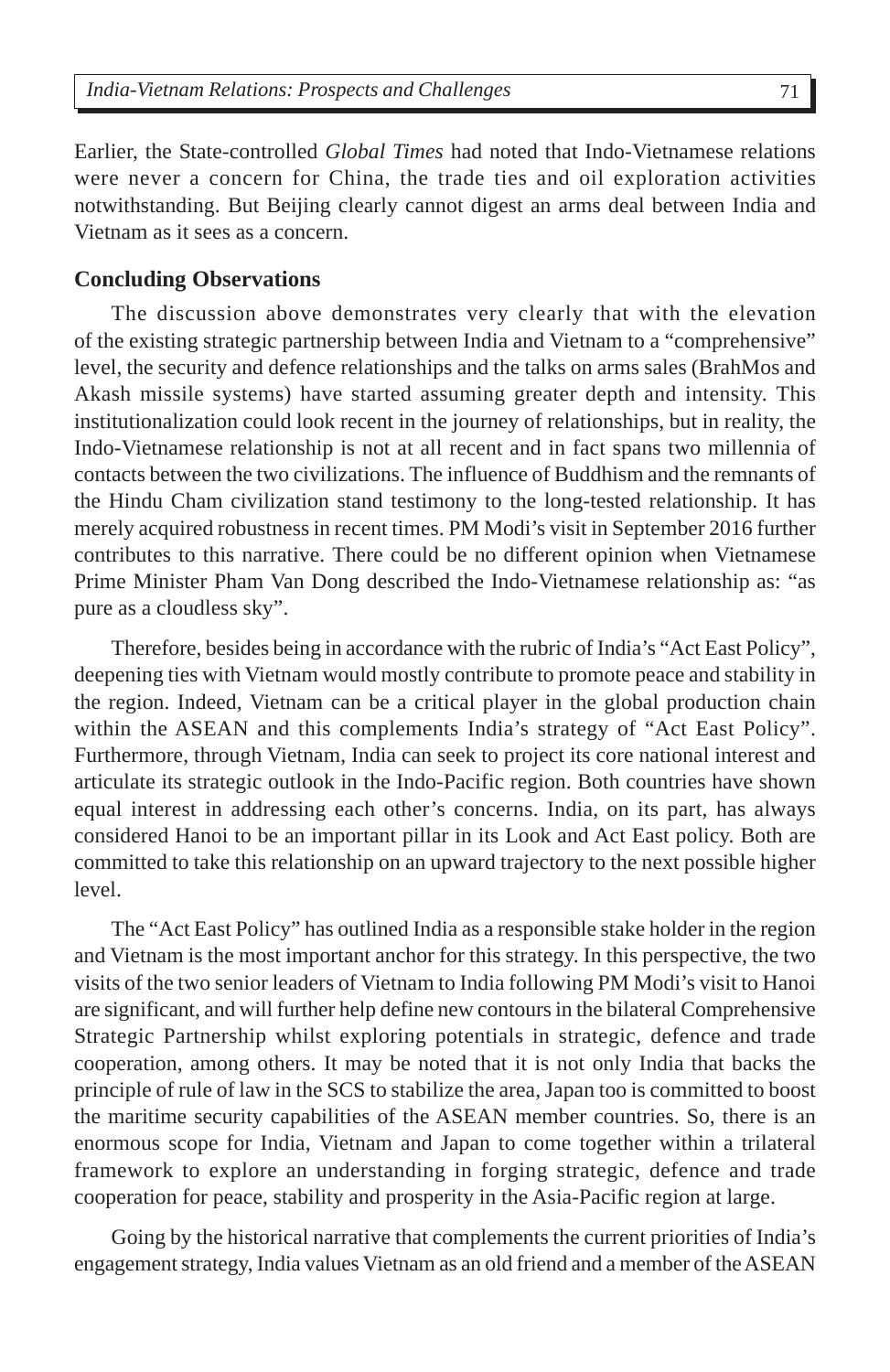grouping and a very important pillar in its Act East Policy. Being the ASEAN Coordinator for India for 2015-18, Vietnam is committed to strengthen its bilateral relationship with India within the Indo-ASEAN and Mekong-Ganga Cooperation framework. The year 2017 should mark a significant milestone as India and Vietnam celebrate the  $45<sup>th</sup>$  anniversary of the establishment of diplomatic relations and 10 years of strategic partnership. Both have plans to organize various events throughout the year to commemorate the events. The prognosis for the future in India-Vietnam relationship thus looks extremely promising.

(A Revised version of the Paper was presented at the International Scientific Conference on "Vietnam-India:  $45<sup>th</sup>$  Year of Diplomatic Relations and the  $10<sup>th</sup>$  year of Strategic Partnership" organised by the Centre for Indian Studies, Ho Chi Minh National Academy of Politics, Hanoi, on 21 March 2017.)

#### **Notes**

- 1. "India-Vietnam Relations", https://www.mea.gov.in/Portal/ForeignRelation/ Vietnam\_Dec\_2013.pdf, December 2013.
- 2. "Joint Statement between India and Vietnam during the visit of Prime Minister to Vietnam", 3 September 2016, http://www.mea.gov.in/bilateral-documents.htm?dtl/27362/Joint+ Statement+between+India+and+Vietnam+during+the+visit+of+Prime+ Minister+to+Vietnam
- 3. The author was privileged to visit the mausoleum in March 2017 and pay respect to Ho Chi Minh. The Ho Chi Minh Museum nearby and the small modest house Ho opted for his residence after rejecting the Presidential Palace offered by the people after the country's liberation from the French colonial rule speaks plenty of the man's simplicity in life, something similar to the style of life that Mahatma Gandhi led in India.
- 4. "Enhancing Vietnam-India Defence Policy, *Hanoi Times*, 6 March 2017, http:// hanoitimes.com.vn/news/viet-nam/2017/03/81e0af80/enhancing-vietnam-india-defence-policy/
- 5. See, Rajaram Panda, "Modi's Visit to Vietnam: A New Push to India's Act East Policy", *Mainstream*, Vol. LIV, No. 38, 10 September 2016, pp. 31-35.
- 6. Rajat Pandit, "Taking Aim at China, India to Train Vietnamese Fighter Pilots from Next Year", *India Times*, 6 December 2017, http://www.indiatimes.com/news/india/taking-aim-at-chinaindia-to-train-vietnamese-fighter-pilots-from-next-year-266819.html
- 7. n.1.
- 8. "India-Vietnam Relations", https://www.mea.gov.in/Portal/ForeignRelation/ Vietnam\_13\_01\_2016.pdf, January 2016.
- 9. Rajaram Panda, "South China Sea: Aftermath of the PAC Ruling", *World Focus,* No. 441, September 2016, pp.11-17.
- 10. Helen Clark, "A Friend in Need: India's Arms Sales to Vietnam Makes Sense", 11 January 2017, http://www.atimes.com/article/friend-need-indias-arms-sales-vietnam-make-sense/
- 11. Rajat Pandit, "Wary of China, India Offers Akash Surface-to-Air Missile Systems to Vietnam", *Times of India*, 9 January 2017, http://timesofindia.indiatimes.com/india/wary-of-china-indiaoffers-akash-missile-to-vietnam-both-countries-crank-up-their-bilateral-military-relations/ articleshow/56410196.cms?intenttarget=no&utm\_source; "Defence cooperation is key to the relationship", *The Pioneer*, editorial, 10 January 2017, http://www.dailypioneer.com/columnists/ edit/india-vietnam-bonhomie.html; Arthur Dominic Villasanta, "India Arming Vietnam with More India-made Weapons as Threat from China Looms", 9 January 2017, http://en.yibada.com/ articles/184900/20170109/india-arming-vietnam-more-made-weapons-threat-china-looms.htm